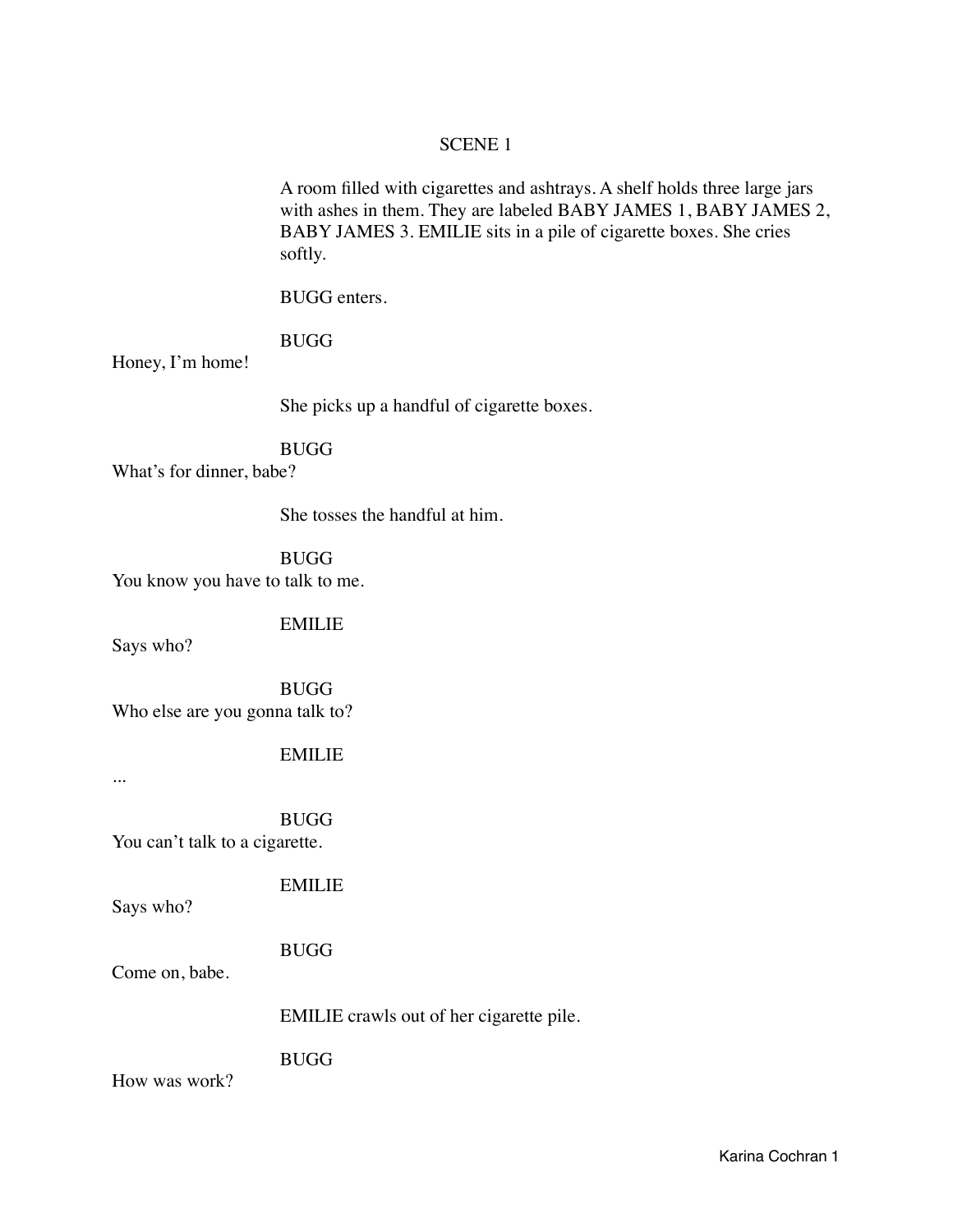#### Silence.

#### EMILIE

You know I didn't go to work.

 They chain smoke constantly throughout the entire scene.

#### **BUGG**

Without you the dancers are an uneven number. Cassandra doesn't have a partner. I bet she's really missing you.

### EMILIE

She doesn't know the meaning of the word "missing."

### BUGG

She just has to stand there with her arms up and no one to clasp hands with. Looking like a fool. Think about that. She has to do the partner moves all by herself.

#### EMILIE

She doesn't know the meaning of "all by herself."

#### BUGG

It'd be good for you.

 EMILIE It would be good for you, you mean.

#### BUGG

What's good for you is good for me. That's a partnership. That's a marriage.

#### EMILIE

I feel like I've eaten a cigarette. I feel like raw meat. I feel like a train wreck. How many days has it been now?

#### **BUGG**

One hundred. One hundred slow and smoky days.

## EMILIE

Why do I always get pregnant on the fourth of July?

### BUGG

Maybe it's the fireworks.

### EMILIE

Why is the baby always an April Fools Day joke?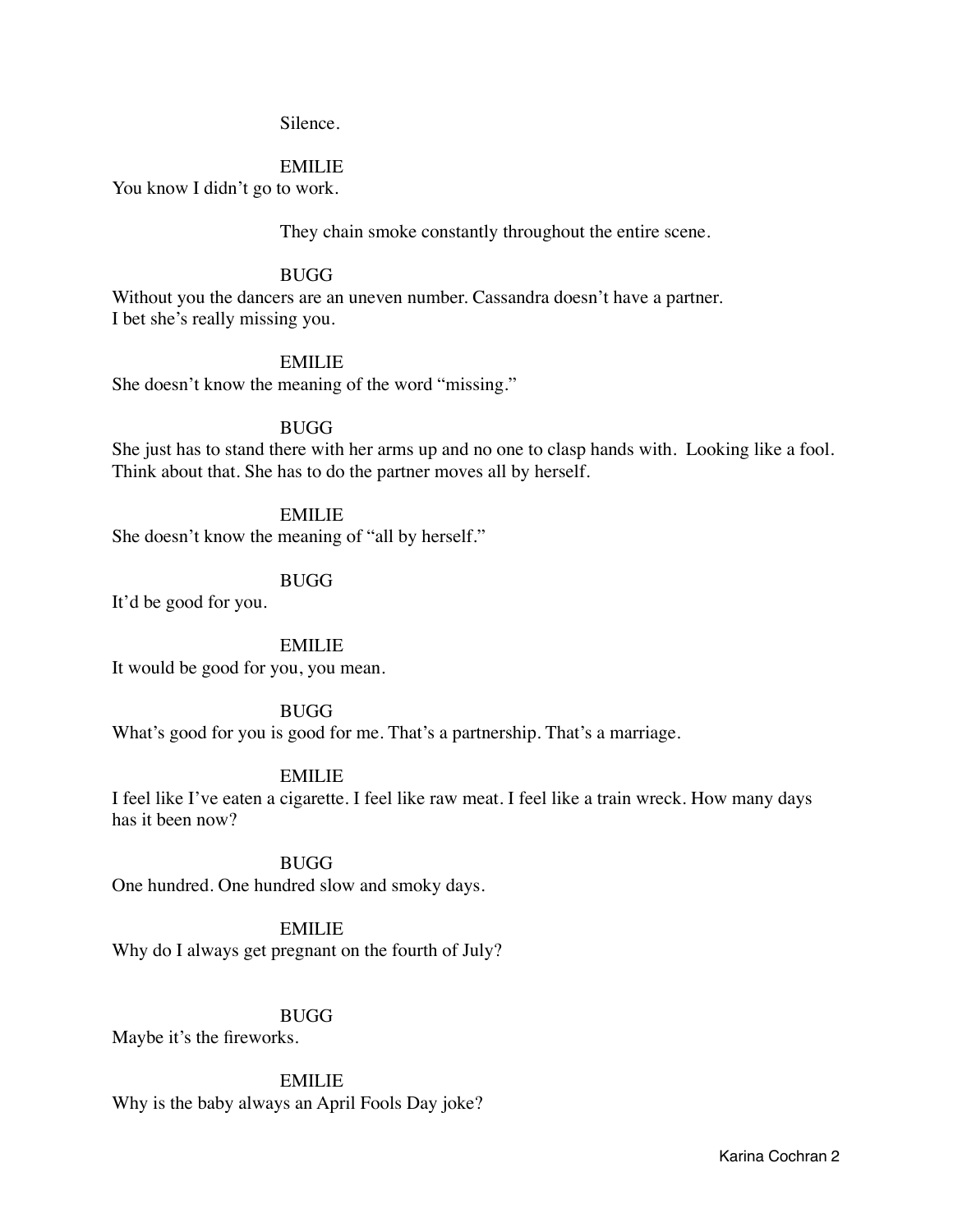#### **BUGG**

It's a pretty dirty trick, ain't it?

# EMILIE

I hate summer. I hate dinner. I hate mosquitos. I hate dishes. I hate backpacks and graveyards. I hate death hanging over me. Death hanging under me. Death in the windows and the doors. Death on the shelf. Death in our bodies.

#### BUGG

And the saddest word in the english language is...

## EMILIE

Stillbirth.

 BUGG And the most common word in the english language is...

## EMILIE

Buried.

 BUGG And the dumbest word in the english language is...

# EMILIE

Dust buster.

**BUGG** And the smallest world in the english language is...

## EMILIE

Baby.

**BUGG** And the hardest word to say in the english language is...

### EMILIE

Stillbirth.

 BUGG Have you been at this all day?

# EMILIE

How long?